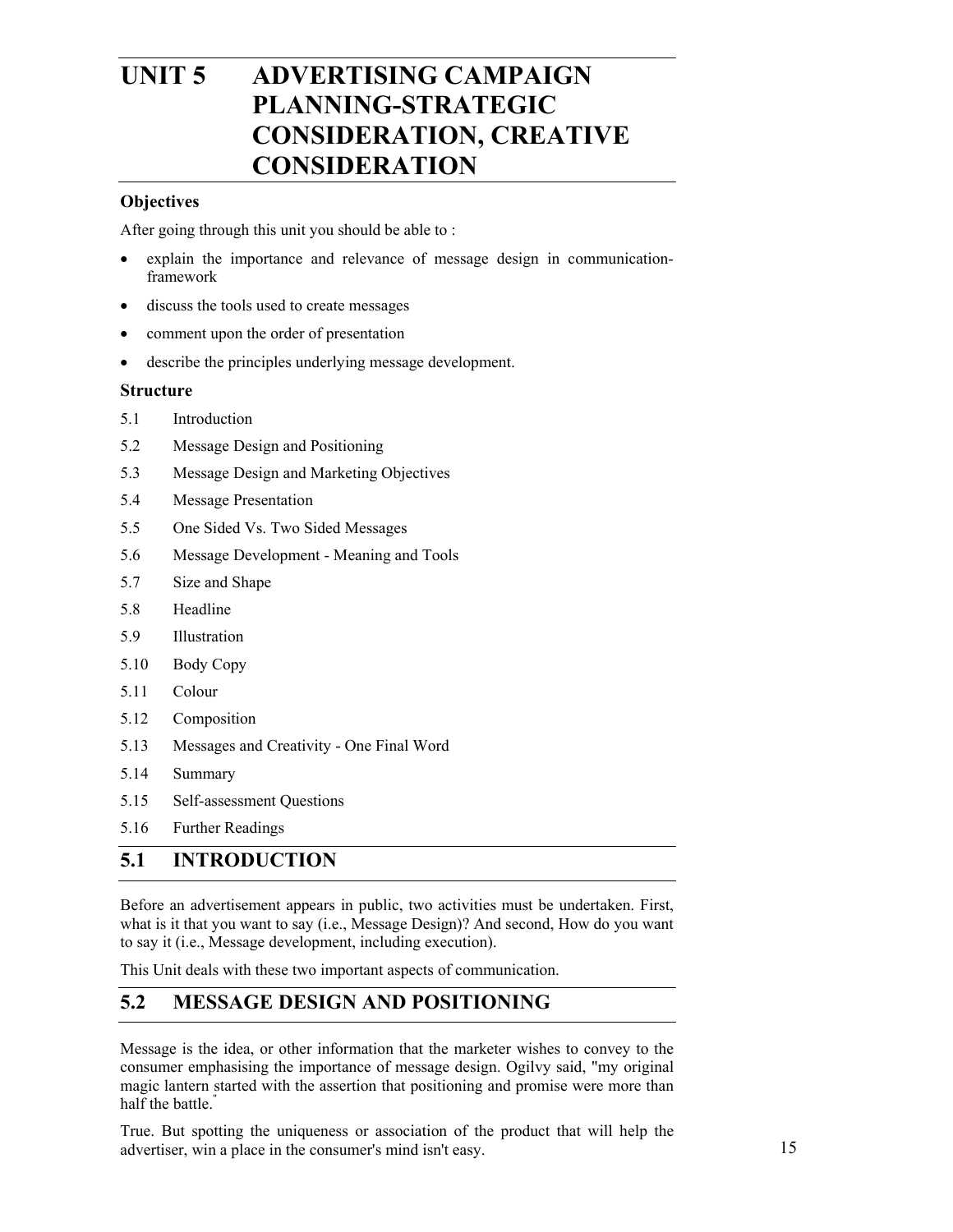An excellent example of brand positioning is Maggi instant noodles; In the book Brand Positioning, the author Subrato Sengupta writes.

The above example helps us in understanding positioning, the key word to modernday advertising. Position of a product is what the consumer thinks about it. And **not**  what the marketer feels about his product. Identifying and applying consumer's true mental perceptions of the product in your communication is what message design is all about. While designing the message for a certain product, seeking answers to the following seven questions will generate a lot of insight. These will begin a chain of more questions and further probing, that might be undertaken, if necessary.

#### **Activity 1**

- 1) What kind of product is it ? Identify generic product category.
- 2) Who are the people going to use it ? Identify the segment.
- 3) What are the special attributes of the product and how is the consumer going to benefit?
- 4) Who are the competitors? What is then promise?
- 5) On what occasions and how frequently this product could be used ? Identify prospect requirements.
- 6) How is this product different from the other in the same product category? Or is it a new product intrinsically.
- 7) What would you like your consumer to perceive this brand as ? What position should it take?

......................................................................................................................................... ......................................................................................................................................... ......................................................................................................................................... ......................................................................................................................................... ......................................................................................................................................... ......................................................................................................................................... ......................................................................................................................................... ......................................................................................................................................... ......................................................................................................................................... ......................................................................................................................................... ......................................................................................................................................... .........................................................................................................................................

Answering the above questions would give you a fair idea as to what ?

A well conducted market research helps in finding out answers to some of these questions. The remaining have to be answered by the advertiser and his advertising agency. The amount of risk an advertiser can take and the creative potential of the agency decide the future of the product.

"Through consumer research the company (Food Specialities Limited) felt that the most profitable position (for Maggi) would be as a tasty, instant snack, made at home and initially aimed at children. The target market was the in-home segment of the very substantial snack category. This positioning decision automatically determined the competition which included all snack products in general. These would range from ready to eat snacks - biscuits, wafers and peanuts -= to ready prepared snacks such as samosas. All were bought out items."

"Traditional pasta products (Chinese noodles and macroni) were considered to be near. Competitors forming a rapidly growing product group. But they were invariably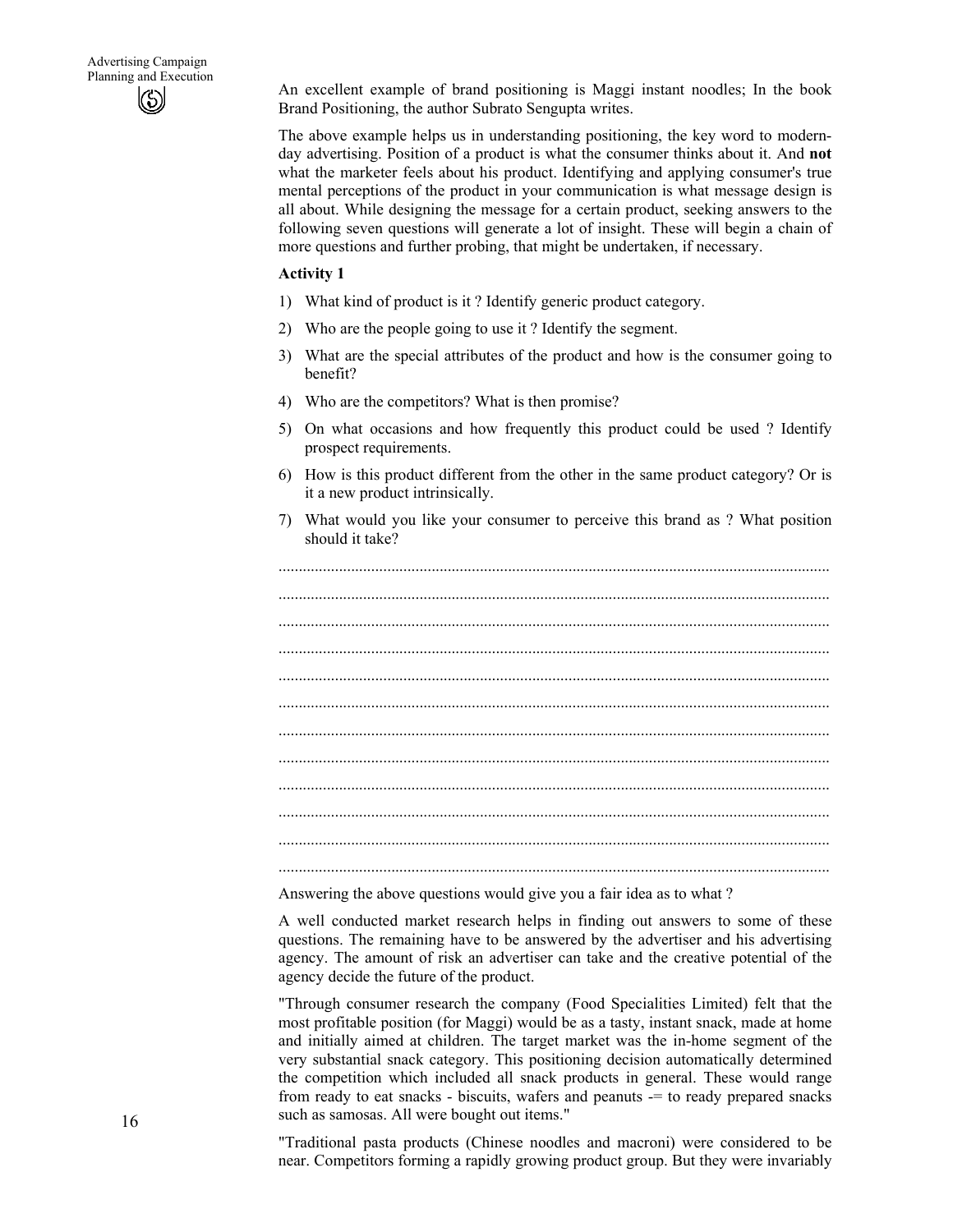used for meals, requiring a fair amount of cooking time and garnishing was essential."

Advertising Compaign Planning-Strategic Considerations, Creative Consideration

"Maggi Noodles was launched in Delhi in January 1983 and it became an overnight success." The reasons ? Elaborating further Sengupta writes.

"Maggi Noodles, as market results show, found a vacant strong position and sat on it as "the good to eat, fast to cook" anytime snack."

# **5.3 MESSAGE DESIGN AND MARKETING OBJECTIVES**

The message is the though idea, attitude, image or other information that the sender wishes to convey to the intended audience.

The marketer's objectives tend to vary with audience. Objectives in communicating with consumers, for example, may be one or all of the following: (1) informing them what is for sale, (2) creating brand awareness, (3) getting them to buy the product, (4) reducing their uneasiness after the purchase is made. The marketer's objective with intermediary customers is to get them to stock the product; with other manufacturers, to get them to buy the product and use it to make their own.

Senders must also know their audiences' characteristics in terms of education, interests, needs, and realms of experience. They must then endeavour to encode or phrase their message in such *a way* that they will fall within the consumers' zones of understanding and familiarity.

To attract the attention and interest of their target audiences, marketers start their advertisements with an appeal to the needs and interests of the audience, and end with an appeal relevant to their own needs (with an effective sales closing). Advertisements that do not conclude with an `action' closing tend to provoke much less action on the part of the consumer than those that do. Table 1 lists twelve techniques summarized to make messages more memorable and persuasive.

### **Table** 1: **Communication techniques that make messages memorable**

- 1. Get the audience aroused.
- 2. Give the audience a reason for listening.
- 3: Use questions to generate involvement.
- 4. Cast the message in terms familiar to your audience and build on points of interest.
- 5. Use thematic organisation the material together by a theme and present in a logical, irreversible sequence.
- 6. Use subordinate category words; i.e. more concrete, specific terms, (Example: duck rather than bird, duck being a subordinate word to bird).
- 7. Repeat key points.
- 8. Use rhythm and rhyme.
- 9. Use concrete rather than abstract terms.
- 10. Use the Zeigamik effect-leave the audience with an incomplete message, something to ponder so that they have to make an effort to achieve closure.
- 11. Ask your audience for a conclusion.
- 12. Tell the audience the implications of their conclusion.

### **5.4 MESSAGE PRESENTATION**

Messages can be presented in two ways - Central and Peripheral. The former use the direct and central route to persuasion. A well documented-ad, giving rational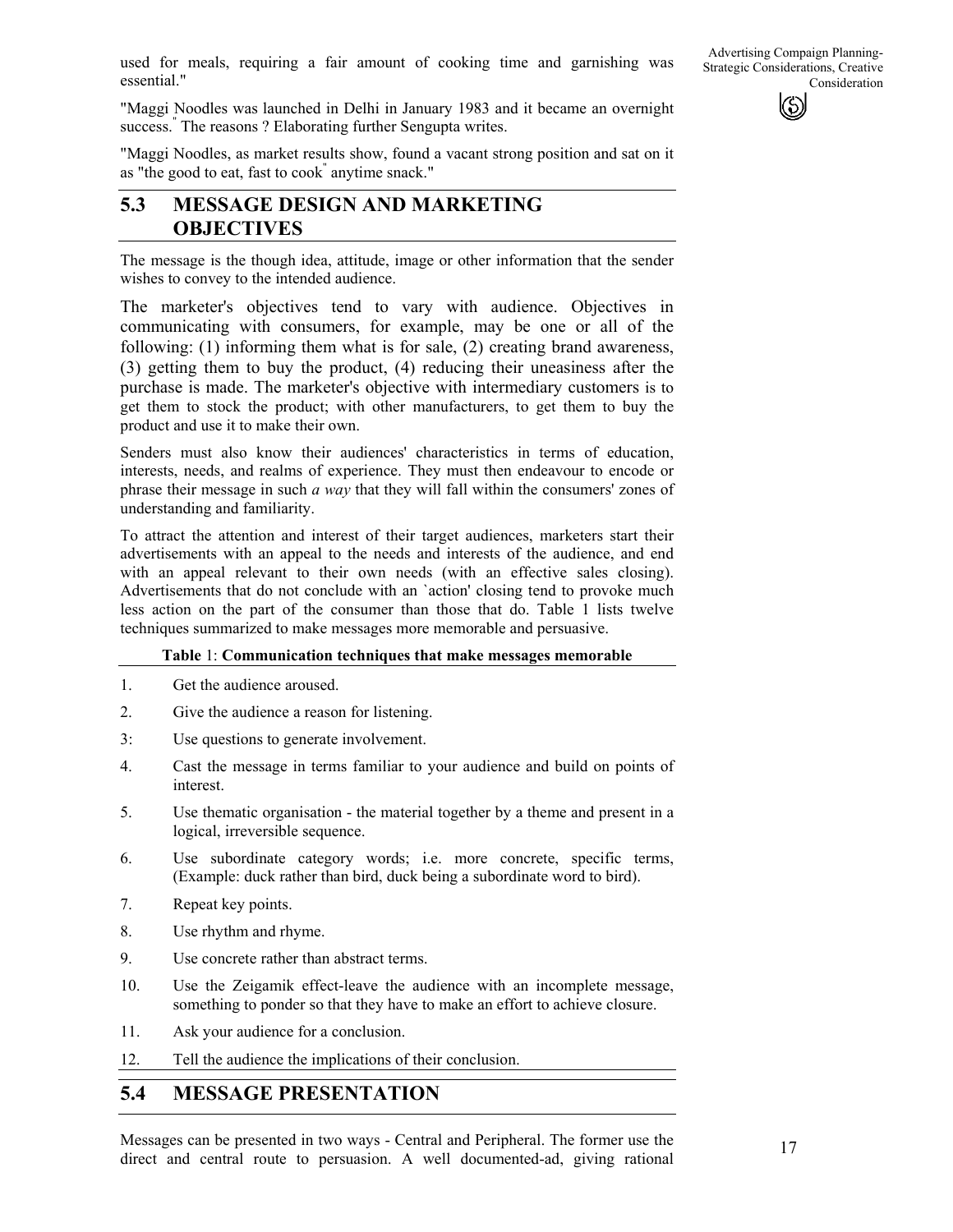advantages and disadvantages of the product initiates active cognitive information processing (Central presentation). An example could be the ad for Voltas refrigerator talking rationally of various product features in the ad format.

Peripheral message was for example scenic backgrounds on title music on the other hand provide pleasant association, aid recall and provoke favourable inferences about product advantages.

Research has shown that messages that are consistent with the self images of respondents tend to take the Central route. Information relating to quantitative aspects generally rely on peripheral like the spokesperson to affect interest.

Some marketers distinguish between rational and emotional appeal presentations. The distinction in the two approaches can be seen in ads that make heavy use of emotional, symbolic cues as against straightforward presentation. An example would be the message for ceasefire fire extinguisher. On the other hand researchers argue that it is impossible to design a completely rational or a completely emotional message.

### **5.5 ONE-SIDED VERSUS TWO-SIDED MESSAGES**

Should marketers tell their audiences only the good points about their products or should they also tell them the bad (or the common place) ? Should they pretend theirs is the only product of its kind, or should they acknowledge competing products ? These are very real strategy questions marketers face everyday, and the answers depend on the nature of the audience and the nature of the competition.

If the audience initially favours the communicator's position, or if it is not likely to hear an opposing argument, then a one-sided (supportive) communication that stresses only favourable information is most effective. However, if the audience is critical or friendly, if it is well educated, or if it is likely to hear opposing claims, then a two-sided (refutational) message is most effective.

Some recent research suggests that claim credibility can be enhanced by actually disclaiming superiority in some product features in relation to a competing brand.

Communication researchers not only have explored the problem of persuading audiences to take some prescribed action (e.g. to buy a product), but also have investigated ways to keep existing customers safe from outside persuasion. Their findings suggest that two-sided appeals containing both pro and con arguments about the brand serve to inculcate consumers against arguments that may be raised by competitors. In effect, this strategy provides consumers with counter-arguments with which to rationalize against future attacks by competing brands.

A practical illustration of two-side advertising is seen in comparative advertising, a marketing strategy used by increasing numbers of marketers. Recent examples seen in Indian Media are Rin and Nirma, HCL and Modi Xerox.

Although comparative advertising is widely used, it is not without critics. Researchers dispute its effectiveness in aiding message recall. Some maintain the message-recall effectiveness of comparative ads is somewhat higher than that of ads which do not explicitly name the competition.

### **5.6 MESSAGE DEVELOPMENT-MEANING AND TOOLS**

Television, Radio, Print, Hoardings, Direct Mail. These are just a few channels, among countless others, through *which,* a marketer communicates his ideas to his prospect, the consumer.

And what is the result of the proliferation of a variety of products and an ever growing number of marketers ? A lot of communication, In all directions. From all Directions. Direct. Indirect. Zigzag. All.

Also over communication,? Yes.

So what's the problem?

To be noticed. To be seen and heard in the crowd. In addition to the difficult task of

18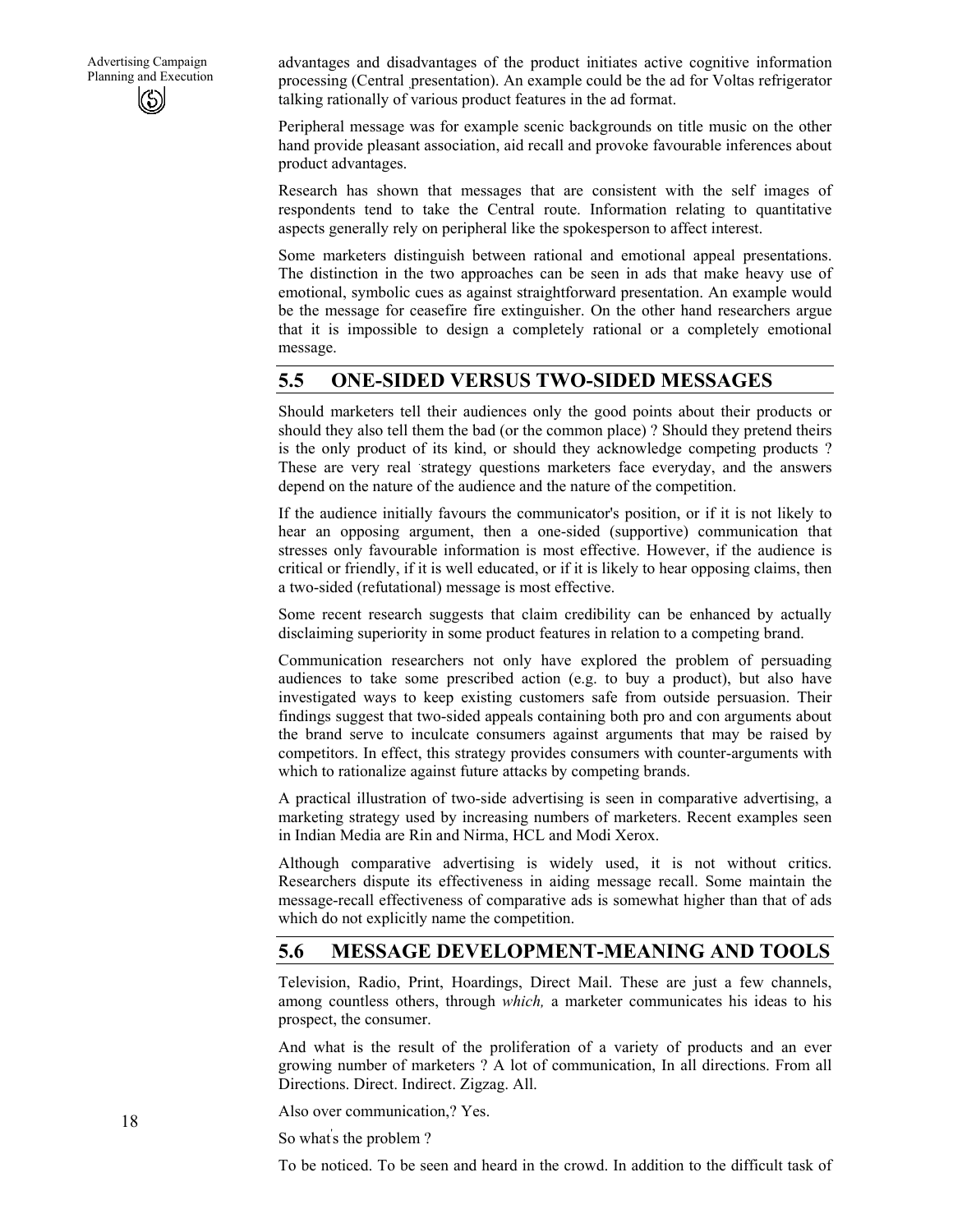persuading the consumer to act favourably.

Like any other mode of communication an effective ad too emerges from a powerful idea. The idea need not be only strong but it should also be unique. Capable of standing out in the crowd.

Translating the idea comes next. Into a language to which the consumer is likely to respond best. And this requires a lot of creativity. The success of the idea depends on this translation. On creativity.

Creativity is the quality of being able to produce original work or ideas by human intelligence and imagination in any field.

We have come to an important juncture now. Can originality be described and explained in the limited few pages that follow ? Of course not.

A new creation can win praise of people only if it is completely new. Something that 'had never existed before.

But would you not call a man at sea also creative who improvises a raft from driftwood. He devices something from what is at hand. The idea of a raft is not new, but preparing one from available material does call for a lot of creativity.

Naturally, our study touches upon originality and improvisation, both.

For creating a good ad there are a few tools that are normally used. These are like chisel and mallet, for transforming ideas into meaningful shapes. These are the means towards achieving the goal.

Important elements in print advertising are :

- j) Size and Shapes
- 2) Headline
- 
- 3) Illustration<br>4) Body Copy 4) Body Copy
- 5) Colours and
- 6) Composition

These elements are used to design and develop the message in a way that the basic objective of communication is fulfilled. Be it informing the consumer about the sale, or persuading him to buy the merchandise or simply creating an awareness about the brand.

### **5.7 SIZE AND SHAPE**

In a print ad one starts with a specified size of the advertisement. This is invariably determined by the advertiser. It depends upon his advertising budget. Larger the budget, . bigger the size selected.

But even within the limits of available space, one has flexibility in shape.

Shapes are of immense importance. They have expressive characters. A lot of nonverbal communication takes place through the shape of an advertisement.

Here are a few examples. An advertisement presented in a square framework communicates a static, unyielding and formal image.

A rectangular shape with the longer side placed vertically, conveys dynamism. Where as a rectangle with the longer side horizontal is a messenger of peace and tranquility.

Appropriate use of shape supplements the message carried by the advertisement.

Shapes have been of particular interest to all serious advertising men. Naturally, there has been a lot of research in the field and people tend to use the findings profitably. Details follow :

#### **Line**

The line can communicate direction, motion, speed, as well, as physical and emotional traits, depending on' how the line is used.

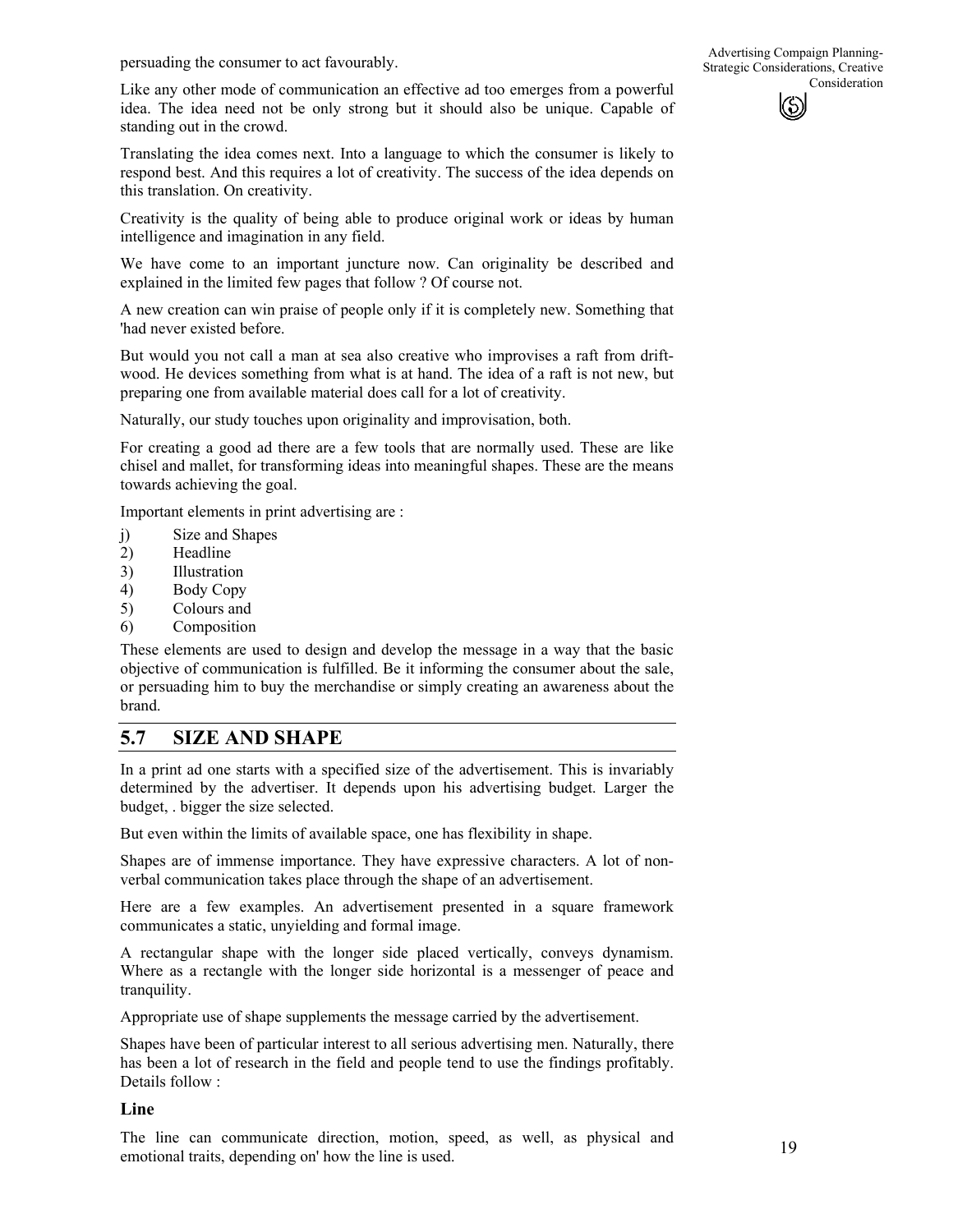When its horizontal, it can depict horizon. They express stability, weight, calm and restfulness.

Vertical lines are associative of speed, movement and growth. Several vertical lines look like a barrier, like posts. To an extent they can express strength and power.

Together, horizontal and vertical lines create an equilibrium. They can also create a primacy 1sensation of balance to produce a solid, satisfying feeling.

Diagonal lines introduce the most. They are highly active. A diagonal line alsorepresents a will or a challenge.

The other essential quality of diagonal arrangements is movement. A diagonal leads the eye along it, more than any other line. This makes it an extremely valuable device for leading the attention in certain direction.

### **Curves**

There is a smooth movement along a curve. It suggests. There is a sense of smoothwaves. Some associations of curved lines are of being gentle, flowing, graceful and elegant.

#### **Points**

A single point is the most basic element of all. By definition, a point has to be a very small part of the total image. And to emerge out, 'it must contrast in some way with its setting - in tone or colour, for example.

From a purely aesthetic point of view, placing a point light in the middle of the frame may be logical, but it is also static and uninteresting. Placed slightly off-centre, the effect becomes dynamic.

As soon as even one more point is added, the simplicity is lost. The eye is induced to move from one point to another and back. So, there is always an implied line connecting the

#### **Square Rectangle**

In addition to what has already been mentioned about squares and rectangles, in the beginning of this section on shapes,a square is static and evokes a sense of stability and security. It does not suggest motion when placed on one of its sides.

Rectangles communicate differently when seen in their horizontal format as compared to its vertical disposition.

#### **Triangles**

Triangles have the interesting combination of being both dynamic and stable - provided that one side is a level base.

The triangle, however, can communicate a clear warning to cautious - danger ahead or it can take on the menacing piercing of an arrow. It can also helpfully point direction.

#### **Circle**

The circle, likened the sun and the moon, has earthy character that communicates continuity, eternity, and peace, while also suggesting motion and sensuality.

Circles have the most enclosing effect on the eye. Whatever it encloses immediately becomes the focus of attention. There is a slight implication of movement around the circumference.

#### **Activity 2**

Collect *5* ads that have impressed you. For each of them, the use of the above tools and explain how have they contributed to the effectiveness of the ads.

………………………………………………………………………………………… ………………………………………………………………………………………… ……………………………………………………………………………………….. …………………………………………………………………………………………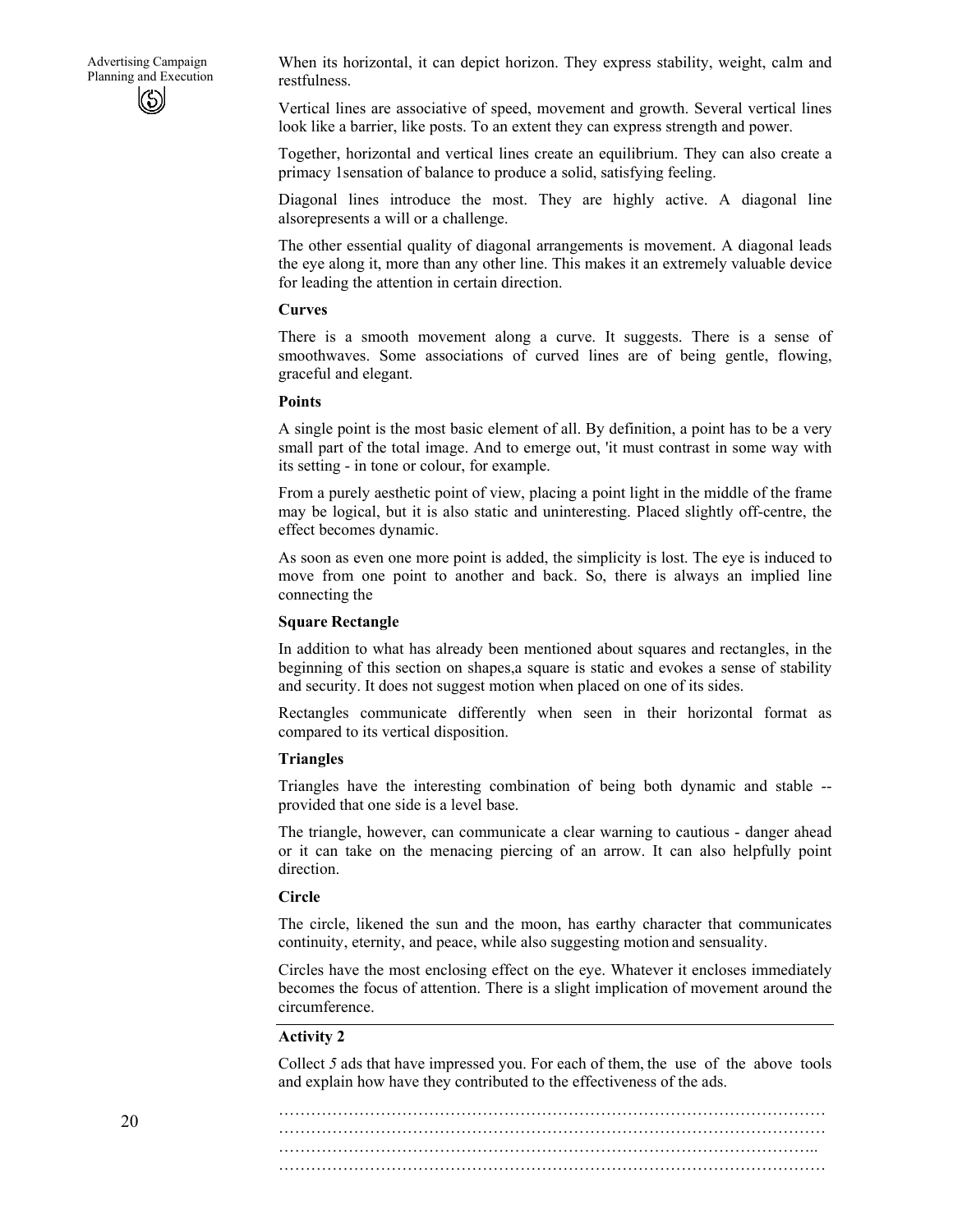# **5.8 HEADLINE**

Research shows that most advertisements are not read beyond the headline. If the headline arouses curiosity only then the reader proceeds further. Naturally, the headline deserves more attention and imagination than other parts. of the advertisement. And to make it a winner, the following tips' could be useful.

…………………………………………………………………………………………

- Identify in the headline the kind of product being advertised. This helps to attract the prospective consumer to the advertisement. Take this example "Asian Paints introduces APCA Automative Paint" . Those readers who are interested in automative paint will carry on with the rest of the advertisement.
- Promise in the headline some benefit from the use of the product. `BANISH TUMMY BULGE WITH EASE', this headline catches the attention of the bulge conscious reader.
- It pays to add some element of news about the product in the headline. A new product or new ways to use an old product or improvements in an old product. e.g., `Introducing Eveready Super with advanced Zinc Chloride Technology Super charged for maximum Power and life.'
- The readership of the headline is about five times that of body copy of an advertisement. So it pays to include the brand name in the headline.
- Include the unique selling proposition in the headline. This requires long headlines. Research shows that headlines of the words or more, containing news and information, sell more merchandise e.g., 'Allwyn Trendy Quartz Coordinates. Just one watch to match every dress in your wardrobe'.
- An element of curiosity in the headline prompts the reader to read further.
- An attempt should be made to make the headline memorable.
- Set the headline, and indeed the whole advertisement, in lower case. **Capital Letters are much harder to read.**

Although every headline is unique in itself lent still some six types have been identified<sup>2</sup>.

- 1) News e.g., `Innovations in Electronics' an advertisement of 'National'.
- 2) Question 'Headache ? ' Aspro
- 3) Narrative 'Unlike me, my Rolex never needs a rest.'
- 4) Command 'Don't pay in Dollars' **Blue** Chip.
- $1-2-3$  ways Its Clearasil

1. Opens, 2. Dries and 3. Remove pimples.

6) How what - why - 'How to travel on a holiday when your husband travels on business'. Executive Club. (Welcomgroup)

### **Activity 3**

.Collect 10 impressive headlines **and** categorise them according to the types you have studied. Which types, if **any,** can **you** select as **being** the **most effective and** why?

…………………………………………………………………………………………. …………………………………………………………………………………………. ………………………………………………………………………………………….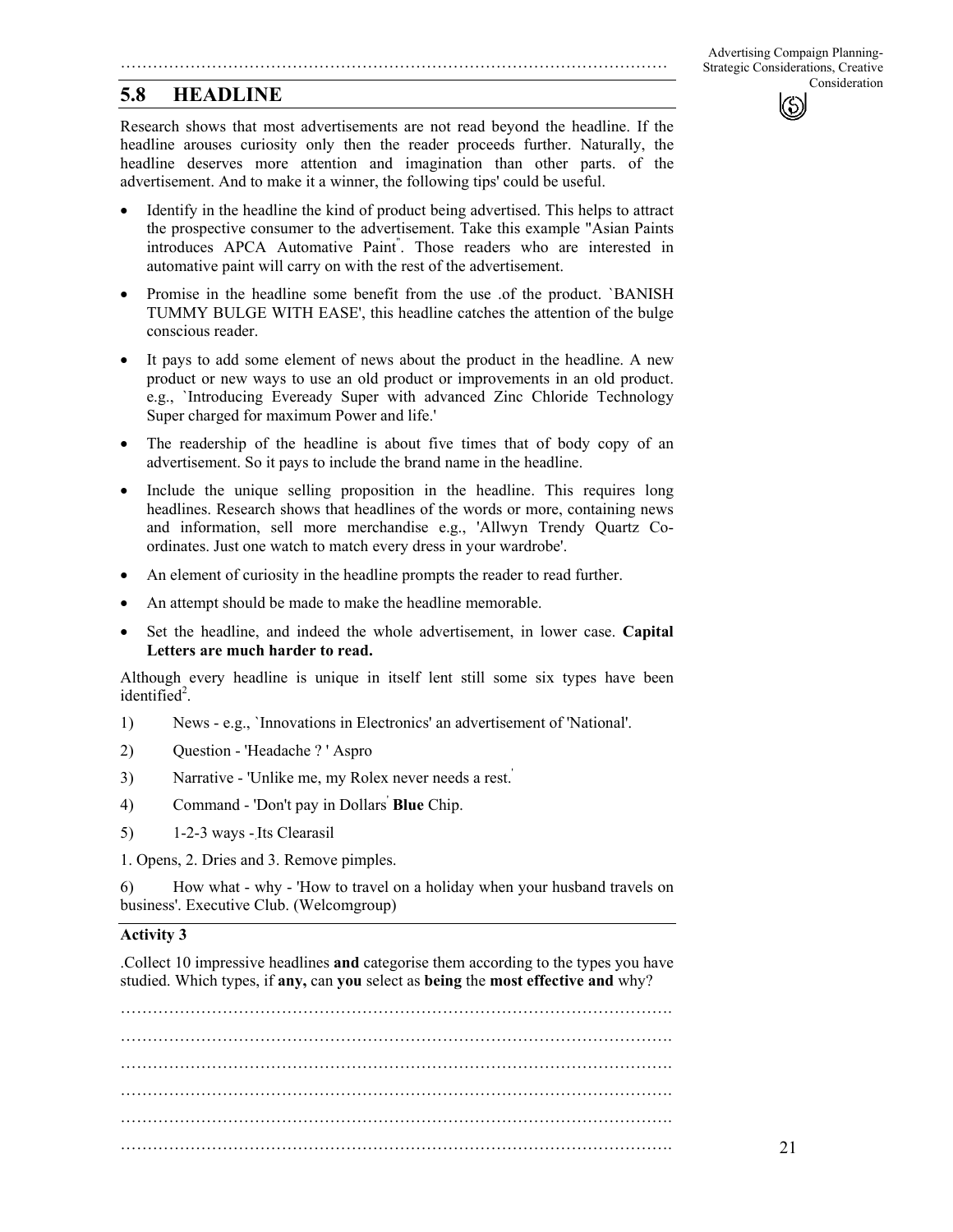### **5.9 ILLUSTRATION**

Most of the advertisements contain some illustration. The basic aim of the illustration is to attract the reader's attention to the advertisement.

…………………………………………………………………………………………. ………………………………………………………………………………………….

Next, it must arouse curiosity in the reader's mind to know more about the subject depicted in it.

Like the headline, the illustration should also convey what is being offered for sale. In a good advertisement the illustration supports the promise made in the headline. Research has shown that illustrations having a story appeal have attracted more readership.

The use of contrast for emphasis is another way of attention. A small dot is just as likely to stand out in a crowd of large dots as a mammoth dot surrounded by tiny ones.

Colour is also used for emphasizing contrast. All colours of the rainbow are not necessarily the answer. A little dot of orange or red. on an otherwise colourless page can go a long way. Another effective way to catch the reader's attention is by being an exception to the contemporary style being followed by the competitors. The memory value of such off-beat ,advertisements has been found to be quite significant.

A series of illustrations showing different stages of before, during and after using the product have been found to fascinate the readers. And they make their paint better than words.

It is also important to design the layout for the publication in which it will appear. It must relate to the graphic climate of the newspaper or magazine which is to carry it.

It is also worth mentioning that the subject of the illustration is more important than the ' technique.

There are several tools that the graphic designer uses to make an illustration. Though, each tool is capable of creating a distinct mood of its own, they are also used in combination whenever need arises.

Listed here are some tools.

Pencils, Flat sketch pencils, Charcoal pencil, Square pastel, Compressed charcoal, Speed ball pen, Crow quill pen, Lettering pen, Ruling pen, Various types of knives, Scratch tool, Wood carving tool, Felt pen, Fine Sable brush, Lettering brush, Chinese brush, Stencil brush, Flat brush, Smudger, Ruling compass, Stencils, Felt markers, Various types of paper, Several types of paints, Cameras etc., etc.

Recent addition to this list are computers.

One is also free to devise his own tools, if need be, In favour of using photographs in illustrations.

A photograph has impact not only because of its intrinsic beauty but also because of its realism. It is accepted by the general public that the camera always tells the truth.

It has been emphasised in the advertisement circle that photographs, as a rule, score high on readership.

Following are some good reasons for using photographs in advertisements :

• **Realism -** With a technically advanced camera and film, today a versatile photographer is able to come up with nearly hundred per cent faithful reproductions. **It** is particularly true for colour photographs.

 When the product is an essential part of the picture, realism is particularly desirable. Nothing shows off the appetite appeal of food like photography. The texture of textiles can be caught in full splendors.

• **Immediacy** - In a photograph, the viewer becomes personally involved in the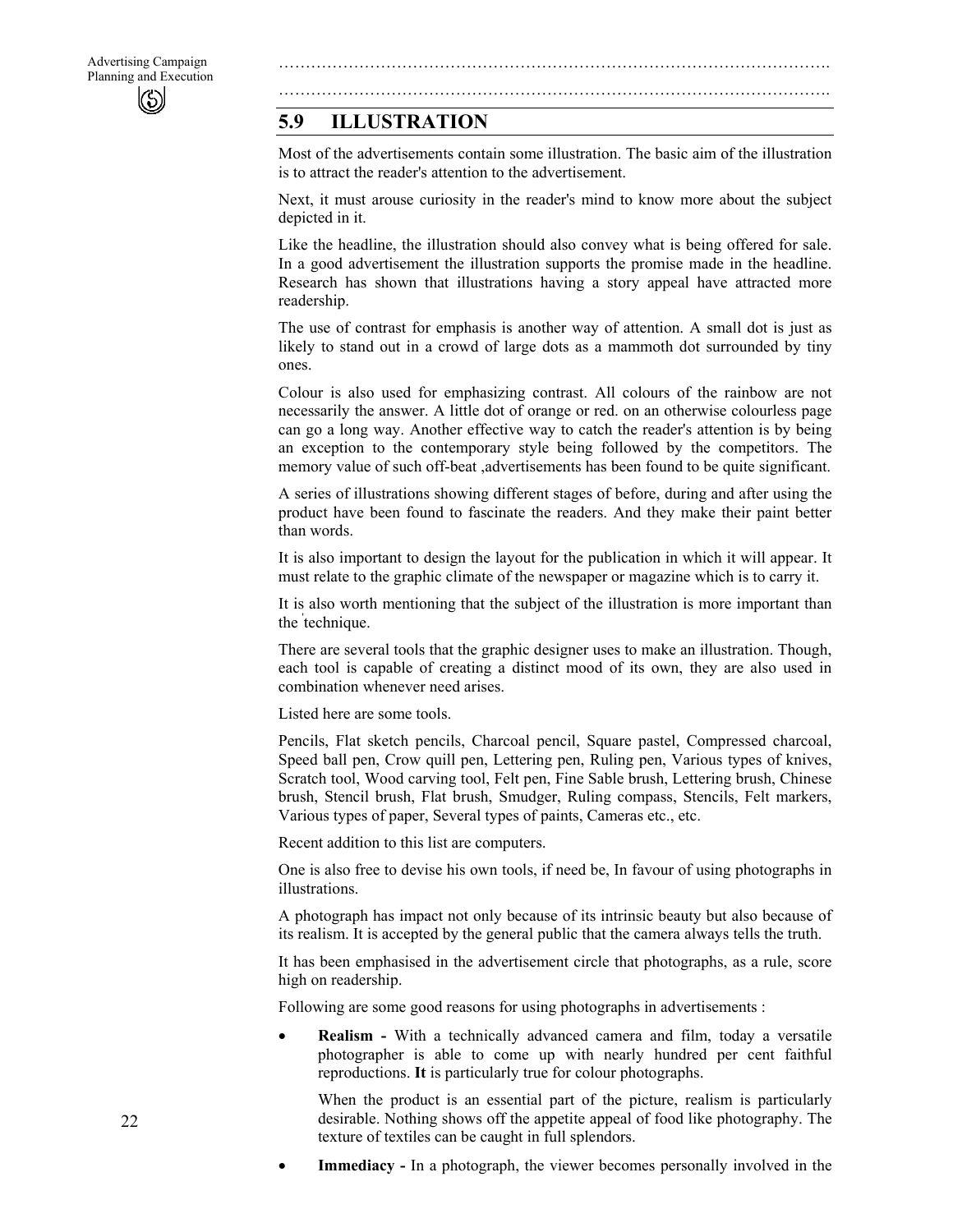KS)

- **Creation of Lord** to believe situations through photographs is a tool for attracting **-** the reader's attention towards the advertisement. The stock value of these pictures islargely due to the fact that they are presented realistically in a photograph.
- **Intrinsic Beauty** The modern camera sometimes rivals the flexibility of the painter's brush. Today, many photographs are mistaken for paintings.
- **Believability** A photograph leads readers to feel that they are getting nothing but the truth. This is more significant when particular features of a product must be demonstrated.

# **5.10 BODY COPY**

Once the headline and illustration succeed in getting readers attention, body copy takes care.

Research shows that if the first fifty words or so are able to fascinate the reader, it is likely that he will continue with the whole copy; be it another hundred words or a couple of pages. So, the copy should come to the point as quickly as possible, before reader loses interest.

The greatest blunder in a copy would be to tell a lie. The moment customer finds that he has . been cheated the product is doomed for failure. Tell the truth; it enables the product to live longer in the market.

There is one very imaginative way of handling any weakness of the product. Here the weakness of the product is admitted but it is counter-balanced by some very unique positive feature in the advertisement itself. Example, Avis, we are No.2. We try harder.

This style has two advantages :

1), It informs the customer better about the product and this makes him more confident. 2) It prevents the competitors from attacking the product at its weak point.

Another point to note is that the consumer wants to get very specific factual information about the product. And he deserves to be given all that he requires. The copy writer must assume himself in the consumer's shoes and look at the problem from the latters point of view.

There is enough evidence from past experience that testimonials from celebrities fetch a very favourable response from the consumers. But all endorsements should reflect credibility. Shallow recommendation seldom bears fruit.

It also matter whether the message is delivered in a personal way or generalisations have been used. A. sincere personal tone of the copy gets more results.

Simple language does magic. Small words, small sentences and also small paragraphs are the ingredients of a successful copy. A friendly enthusiastic approach of the copy keeps the reader with it.

Short copies are favoured. But there is no ban on long copies. In fact for high involvement . products a longer copy is more desirable.

While writing copy, an attempt should always be made to make the message memorable.

# **5.11 COLOUR**

If used well, colour can be by for the most powerful element in an illustration. Our response to colours is much more complex than a purely visual one; they invoke reactions at an emotional subjective level. If the use of colour in an image is powerful and strikes a sympathetic chord in the viewer, it can be the very essence of the illustration. Colours invoke responses at different levels,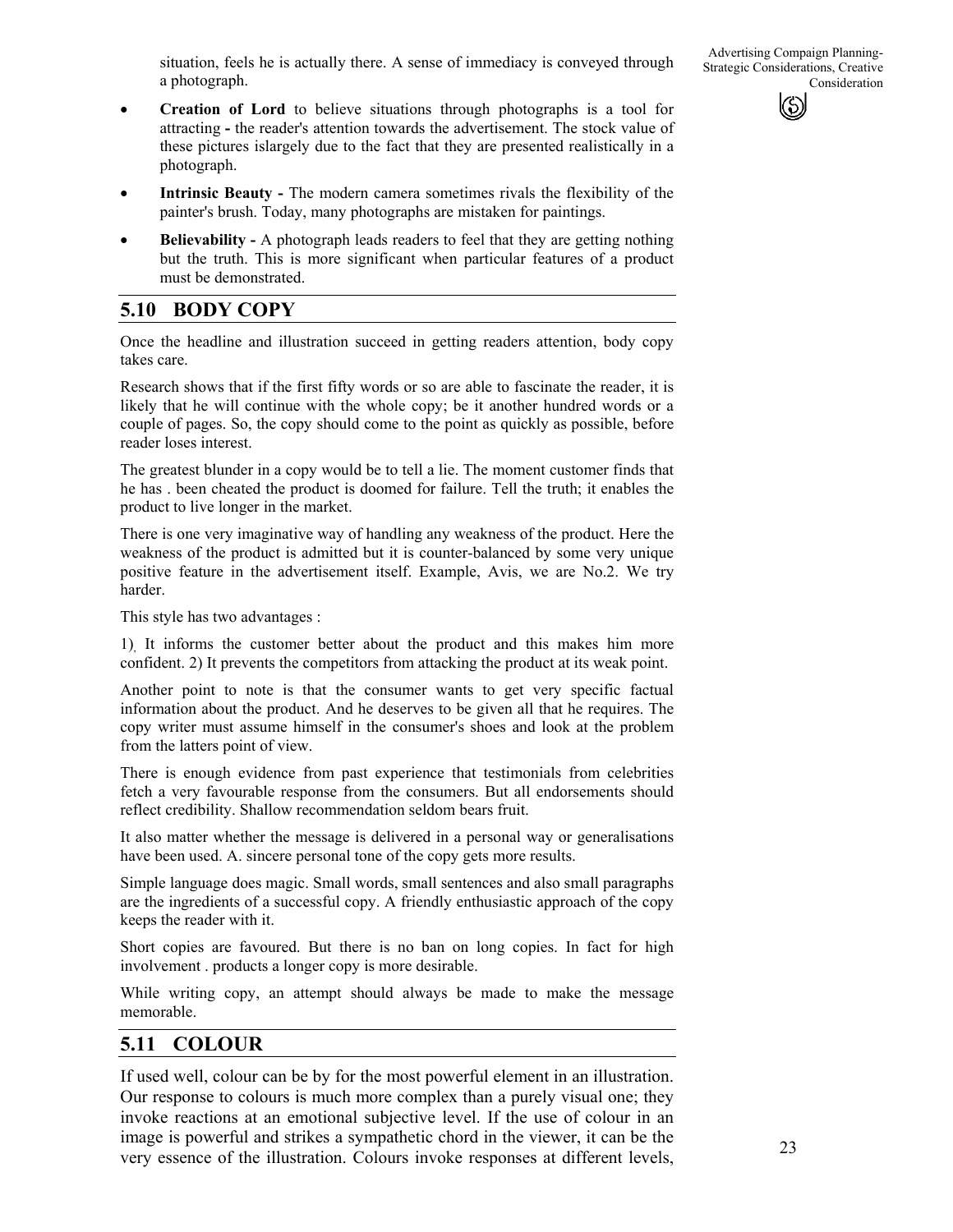Advertising Campaign including some that are not always possible to describe. Nevertheless, the Planning and Execution difficulture of finding an event terminology does not leasen the importance of difficulty of finding an exact terminology does not lessen the importance of what Gaugin called the "inner force" of colour. It is often. more appropriate to say that we experience rather **than** simply see a colour.

> The effects of colour work mainly on three levels. Sometimes we respond to all three simultaneously, at other times only to one or two. They are :

1) Visual : the objective, immediately obvious level

2) Expressive : the emotional level, evoking sensations that are often subjective and non-visual.

3) Symbolic : the cultural level, where certain colours and combinations are associated. with things that we have been brought up with.

For describing colour accurately, its hue, brilliance and saturation must be defined with precision.

Colour creates instant impact. It is a vital part of the first impression created.

The meaning of colour has interested men from all cultures through out the centuries from the royal purple robes of ancient Greece to the red carpet we roll out for diplomatic occasions. The robe and the carpet each signal its special message by virtue of its colour; take away the colour and the message is gone.

An interesting fact to note is that the same colour may have completely different meanings for different races and cultures. In Latin American countries purple is associated with death. In Japan green is associated with youth, energy and future while it signifies Jungle Sickness in Malaysia.

Yet the following associations of colour may be safely used : **Red :** Blood, fire, revolution.. **Orange :** Fire and flames.

**Yellow :** The sun, light, illumination. High impact to catch the consumer's eye, particularly when used with black.

**Green :** Vegetation, nature, fertility of the fields,

**Blue :** The sky, light-blue connotes day, the calm sea, cold. Dark blue connotes night and the stormy sea.

**Brown :** The earth, woods, age, warmth and masculinity. **Gold :** Majesty, riches, honour.

**Silver : Purity, the moon.** 

**White :** Day, innocence, purity, truth, cold.

Steel Grey : maturity, old age, winter.

**Black :** Mighty, night, conveys sophistication.

#### **Activity 4**

Study coloured ads relating to both products and services. Do the colours used in them actually signify the meaning described to them in the unit. If yes - How ?

………………………………………………………………………………………… ………………………………………………………………………………………… ………………………………………………………………………………………… ………………………………………………………………………………………… ………………………………………………………………………………………… ………………………………………………………………………………………… ………………………………………………………………………………………… ………………………………………………………………………………………… ………………………………………………………………………………………… …………………………………………………………………………………………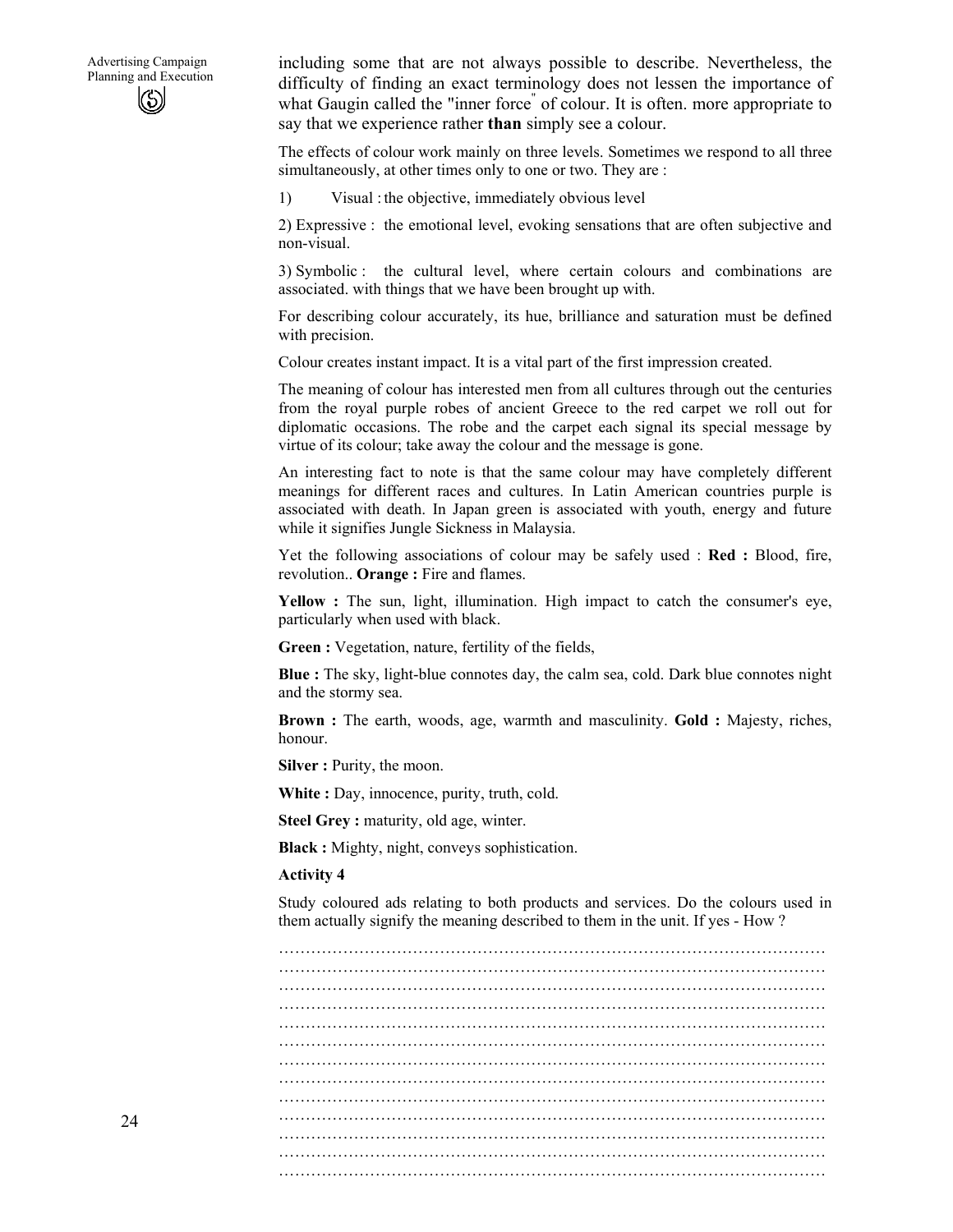| <b>Advertising Compaign Planning-</b> |
|---------------------------------------|
| Strategic Considerations, Creative    |
| Consideration                         |
|                                       |

25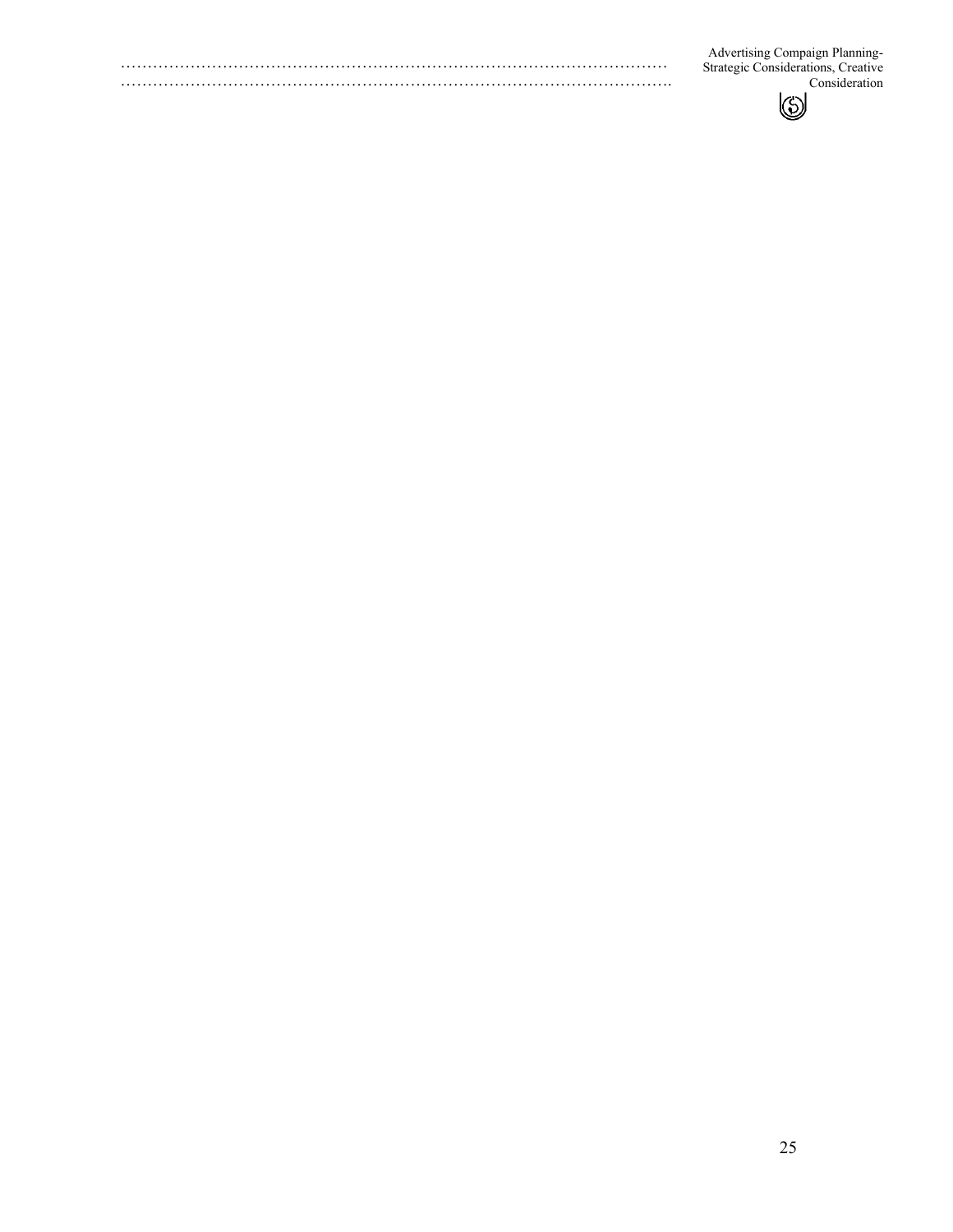# Planning and Execution **5.12 COMPOSITION**

By composition of an advertisement is implied the manner of arrangement of its different constituents; namely the headline, the illustration, the body copy and the symbol and name of the company.

Variations in composition permit to put emphasis on one factor and as also to take it away from some other.

There are men in business who outright reject the design principles of composition as a basis of a good advertisement. To counter it there is a study of outstanding advertisements which reveals that all, without exception, follow the essentials of good composition. In fact, an experienced art director follows the rules of composition as a matter of instinct without actually thinking about it.

Rules of composition are followed in every art form ever created by man. One can safely say that there can be no beauty unless the rules of proportion are followed.

A poor idea remains poor no matter how well laid out it is, but a good idea has a chance of success only if it is presented clearly on the page. The manner of arranging components on the page has a lot to do with attracting and controlling the reader's attention. The subject has also been investigated by scientists who have arrived at conclusions about eye movement and attention fatigue.

There are no set formulae that can assure effective layouts. However, there will be a great opportunity for successful layouts if the following factors are taken into consideration:

### **1) Movement**

The reader approaches a page in a rather vague fashion. He is likely to start off near the optical centre, which is slightly away from the physical centre. The tendency of the eye is to begin exploration of the field in clockwise direction. And a more thorough study follows the initial survey if the subject is of interest.

The natural tendency is to linger at the top of the page. It has been found that the greatest amount of time is spent in the upper left quarter of the field.

The principles of design that causes the reader of an advertisement to read the material in the sequence desired is called movement. This can be achieved through a variety of techniques listed below :

- Through the use of gaze motion the placement of people or animals in the advertisement so that their eyes direct the reader's eyes to the next important element to be read.
- By the use of mechanical devices, such as painting fingers, lines or arrows to direct attention from element to element.
- Through the use of comic strip sequence and pictures with captions that force the reader to start at the beginning and follow the sequence in order to grasp the message.
- By using white space and colours to emphasize a body of type or an illustration, eyes will go from a dark element to a light, from colour to noncolour.

1 1

- By taking advantage of the natural tendency of reader to start at the top left corner of the page and proceed on a diagonal Z motion to the lower right corner.
- By using size itself, which attracts attention because readers are drawn to the biggest and most dominant element on the page. And then to the smaller elements.

#### **2) Balance**

The reference paint that determines the balance of a layout is the optical centre, Balance is the arrangement of the elements as they are positioned on the page - the

26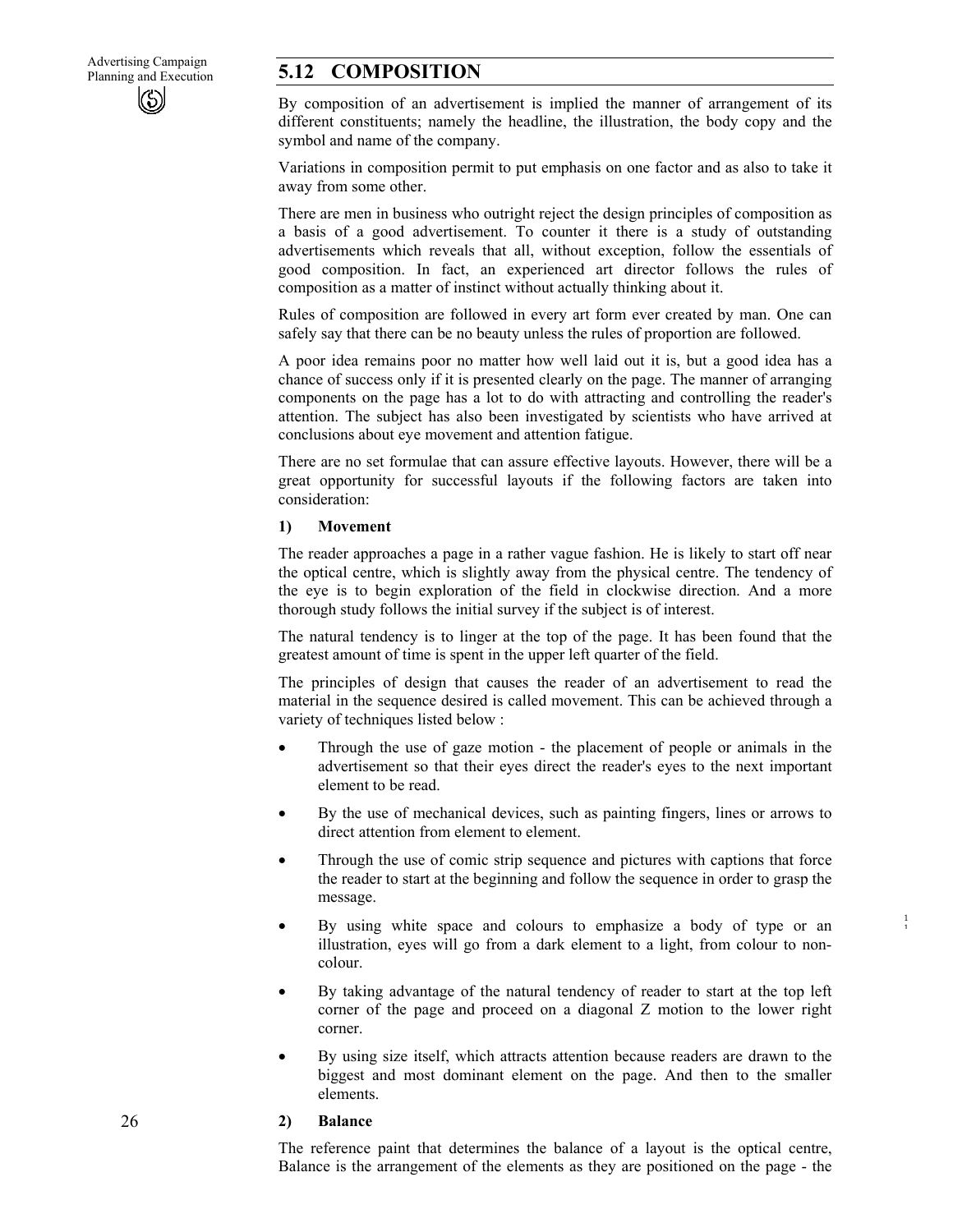left side of the Optical centre versus the right, and above the optical centre versus below:

There are two kinds of balance - formal and informal.

**Formal Balance** Perfect symmetry is the key to formal balance. Matched elements on either side of the line dissecting the advertisement have equal optical weight. In advertising this is used to strike a dignified, stable, conservative image.

**Informal** Balance : By placing elements of different size, shape, intensity of colour at different distances from the optical centre a visually balanced presentation can be achieved. An object of greater optical weight near the centre can be balanced by an object of less weight placed farther from the centre. Most advertisements are informal balance because it makes the advertisement more interesting, imaginative and exciting.

### **3) Contrast**

An effective way of drawing attention to a particular element is with the use of contrast. Contrast in colour, size or style. For example, reverse print (while letters on dark background) or a black and white advertisement with red border or an advertisement with an unusual type style creates contrast and draws attentiom:

#### **4) Proportion**

Elements in an advertisement are accorded space based on their importance to the complete advertisement. For best appearance, elements frequently use varying amounts of space in some proportion. Such as three to two, to avoid monotony of equal amounts of space for each element.

### **5) Unity**

Unity is the advertisement's bonding agent. It means that although the advertisement is made of many different parts, these elements relate to one another in such a way that the advertisement gives a harmonious impression. Balance, movement, proportion contrast and colour may all contribute to the unity of design. In addition, many other techniques can be used

- Type styles from the same family.
- Borders around advertisement to hold the element together.
- Overlapping one picture or element over another.
- Judicious use of white space.
- Graphic tools such as boxes, arrows.

#### **6) Continuity**

Continuity refers to the relationship of one advertisement to the rest of the campaign. This is achieved by Using the same design format, style, and tone for all advertisements. By using' the same spokes a person is commercial. By incorporating an unusual and unique graphic element in all advertisements or by the non-use of other techniques such as a logo, character or a catchy slogan.

#### **7) Clarity and Simplicity**

Any element that can be eliminated without damaging the. effect the advertiser is trying to achieve should be eliminated. Too many different type styles, type that is too small and unnecessary copy make the layout complex too busy. It makes the advertisement hard to read and hurts the overall effect desired.

#### **8) White Space (Isolation)**

White space is that part of the advertisement which is not occupied by other elements (even though the colour of the background may be black or some colour other than white). White space can be used to focus attention to an isolated element. Put a vast amount of white space around a block of copy and it appears as if it is in a spot light. White space has a great deal to do with the image the artist desires to create.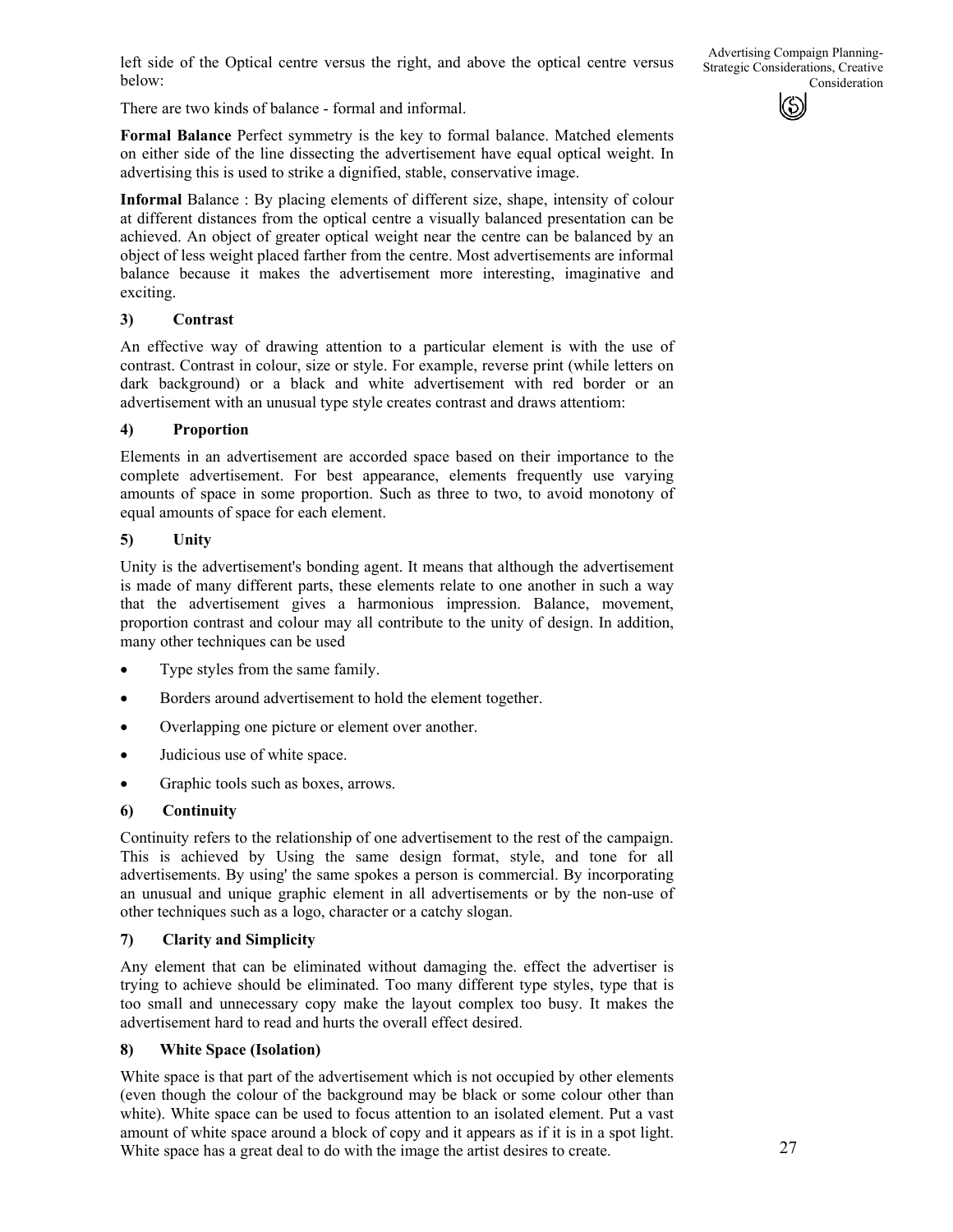#### **Activity 5**

Advertising Campaign Planning and Execution

Select 5 ads that you and your friends consider most effective. Discuss, in the context of each of them, how have the principles of movement (wherever applicable), balance, proportion and continuity been applied.



A very useful tip in making creativity work in an advertisement is, honesty for purpose. What is expected of the advertisement ? Whether it should just introduce the product or make people want to buy it ? Whatever the priority, get it right. Understand the brief carefully. The concept and theme of the campaign must dovetail with the basic purpose for which the advertisement is being made. It is very important to know the scope of work. And creativity must help you. in achieving the same in the best possible way.

### Creativity adds freshness, if the product is routine. If you want to sell salt, which people must buy any way, how would you approach ? Your point of view must be absolutely new, and thus most creative. Leave aside, how beautifully the advertisement would be executed on the drawing board. A creative idea will help more, wouldn't it. Look from different angles to represent something which otherwise is not novel or exciting. One has to go beyond what is commonplace, what is already known, to be creative.

Photographers use this concept very often.

Let us take for example any hackneyed subject, say, India Gate. Every one has seen it. Picture after picture registers on the mind. Now, the responsibility of the photographer is to present the subject in a fresh, interesting way; to tell through the picture more than what people know about it. One can choose different times of the day, or may be try a shot at night.

Of course, the best result will come forward only when the photographer has his definition of the problem right. "What purpose should the photograph serve ?" What is its aim ?

Ries and Trout, in their book positioning also mention about creativity.

"One of the great communication tragedies is to watch an organisation go through a careful planning exercise, step by step, complete with charts and graphs and then turn the strategy over to the "creatives" for execution. They, in turn, apply their skills and the strategy disappears in a cloud of technique, never to be recognised again."

So watch out. Think. Help avert such disasters. Be creative in your own right. And also keep away from the stereotype image of "creativity" , as described by Ries and Trout.

Most creative people are in a habit of thinking. Though thinking is a natural process, and each one of us involve in it, are we all capable of being creative ?

It is cogent thinking that leads to creativity.

Some experts feel that cogent thinking is almost akin to physical pain. Very few people can bear it and that answers why we have such a small number of creative people around us.

### **5.14 SUMMARY**

The unit message design and development, discusses the basic tools used in message